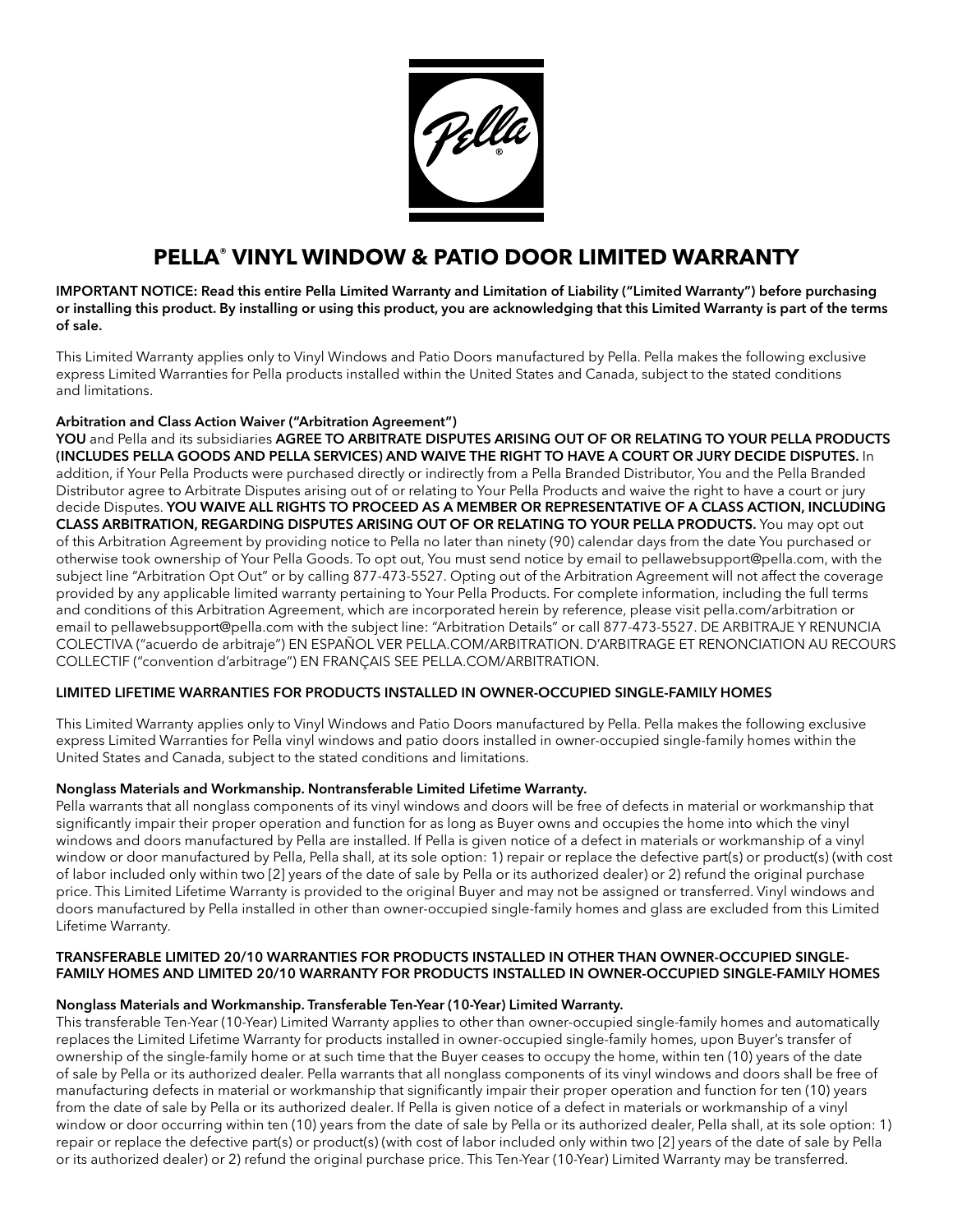## Nonlaminated Glass. Transferable Twenty-Year (20-Year) Limited Warranty.

Pella warrants that nonlaminated glass in Covered Pella® Products shall be free from premature failure or permanent material obstruction of vision due to a failure of the glass seal for twenty (20) years from the date of sale by Pella or its authorized dealer. If Pella is given notice of a glass defect occurring within twenty (20) years of the date of sale by Pella or its authorized dealer, Pella shall, at its sole option: 1) repair or replace the defective glass (with cost of labor included only within two [2] years of the date of sale by Pella or its authorized dealer) or 2) refund the original purchase price. The Limited Warranty may be transferred.

## Laminated Glass. Transferable Ten-Year (10-Year) Limited Warranty.

The laminated glass in Covered Pella Products, including HurricaneShield® impact-resistant glass, is guaranteed against delamination, premature failure of the glass or a significant permanent obstruction of vision due to failure of the glass seal for a period of ten (10) years following the date of sale by Pella or its authorized dealer. If Pella is given notice of a defect in materials or workmanship occurring within ten (10) years or from the date of sale by Pella or its authorized dealer, Pella shall, at its sole option: 1) repair or replace the defective part(s) or product(s) (with cost of labor included only within two [2] years of date of sale by Pella or its authorized dealer) or 2) refund the original purchase price.

## Blinds or Shades Sealed Between Insulating Glass. Transferable Five-Year (5-Year) Limited Warranty.

Pella warrants that the insulating glass (with blinds or shades sealed inside) shall be free from premature failure or permanent material obstruction of vision due to a failure of the glass seal and that the between-the-glass blind or shade shall be free from manufacturing defects in material or workmanship that significantly impair their proper operation and function for five (5) years from the date of sale by Pella or its authorized dealer. If Pella is given notice of a defect occurring within five (5) years of the date of sale by Pella or its authorized dealer, Pella shall, at its sole option: 1) repair or replace the defective glass unit (with the cost of labor included only within two [2] years of the date of sale by Pella or its authorized dealer) or 2) refund the original purchase price.

## Exterior Surround Made with AZEK® Trim. Transferable Twenty-Five-Year (25-Year) Limited Warranty.

Pella warrants that the exterior surround, made with AZEK Trim, shall be free of rot, corrosion, delaminating or excessive swelling from moisture for twenty-fve (25) years from the date of sale by Pella or its authorized dealer. Product must be installed and painted (fnished) in accordance with Pella's installation instructions. If Pella is given notice of a defect occurring within twenty-fve (25) years of the date of sale by Pella or its authorized dealer, Pella shall, at its sole option: 1) repair or replace the defective component(s) (with cost of labor included only within two [2] years of the date of sale by Pella or its authorized dealer) or 2) refund the original purchase price of the defective parts. This warranty does not cover the painted fnishes or coating applied to the product by the original purchaser or any third party.

#### DuraColor™ Exterior Paint. Transferable Ten-Year (10-Year)Limited Warranty.

Pella warrants that exterior paint fnish on Covered Pella Products shall not check, crack or peel and shall be free of manufacturing defects in material or workmanship that signifcantly impair their proper operation and function for a period of ten [10] years from the date of sale by Pella or its authorized dealer. If Pella is given notice of a defect covered by this warranty occurring within ten [10] years of the date of sale by Pella or its authorized dealer, Pella shall, at its sole option: 1) refnish the product (the fnish will be done with standard commercial refinishing techniques and will not necessarily be the same finish as originally applied to the product), 2) repair the product or provide replacement part(s) or product(s) (with cost of labor included only within two [2] years of the date of sale by Pella or its authorized dealer) or 3) refund the original purchase price.

## CONDITIONS APPLICABLE TO ALL SALES OF COVERED PELLA PRODUCTS AND LIMITED WARRANTIES

#### Limitation of Warranty.

 IT IS CLEARLY ESTABLISHED BY THE BUYER OR USER OF THE PRODUCT THAT THE DEFECT OR FAILURE IS UNRELATED FAILURE TO COMPLY WITH PELLA INSTALLATION AND MAINTENANCE INSTRUCTIONS VOIDS ALL WARRANTIES UNLESS TO SUCH NONCOMPLIANCE. This Limited Warranty does not extend to the use of Covered Pella Products under abnormal conditions, conditions that exceed the stated performance parameters of the product as provided on the product labeling and in the *Pella Architectural Design Manual* or under conditions not reasonably foreseeable to, or beyond the control of, Pella. Buyer and User assume all risk of any such use. This Limited Warranty is the exclusive warranty for the Covered Pella Products. NEITHER PELLA NOR SELLER MAKES ANY OTHER WARRANTIES, EXPRESS OR IMPLIED, INCLUDING ANY IMPLIED WARRANTIES OF MERCHANTABILITY, FITNESS FOR A PARTICULAR PURPOSE OR OTHERWISE. This disclaimer of implied warranties may be limited or ineffective if you are a consumer, as that term is defined by the Magnuson Moss Act, 15 U.S.C. § 2301, in which case the duration of any implied warranties shall be two (2) years from the date of sale by Pella or its authorized dealer. Some states do not allow limitations on how long an implied warranty lasts for consumers, so the above limitation may not apply to you, in which event the manner of presenting any claim thereon shall be the same as provided in the express warranties stated herein. This Limited Warranty gives you specifc legal rights, and you may have additional rights, which vary from state to state.

#### Allocation of Risks of Pella Product Performance.

Because all construction must anticipate some water infltration, it is important that the wall system be designed and constructed to properly manage moisture. Pella Corporation is not responsible for claims or damages caused by anticipated or unanticipated water infltration; defciencies in building design, construction or maintenance; failure to install Pella products in accordance with Pella Installation Instructions; or the use of Pella products in barrier wall systems, which do not allow for proper management of moisture within the wall system (see the following). The determination of the suitability of all building components, including the use of Pella products, as well as the design and installation of fashing and sealing systems, is the responsibility of Buyer or User, the architect, contractor, installer or other construction professional, and is not the responsibility of Pella. All risks related to building design and construction, or the maintenance, installation and use of Pella® products shall be assumed by Buyer and/or User.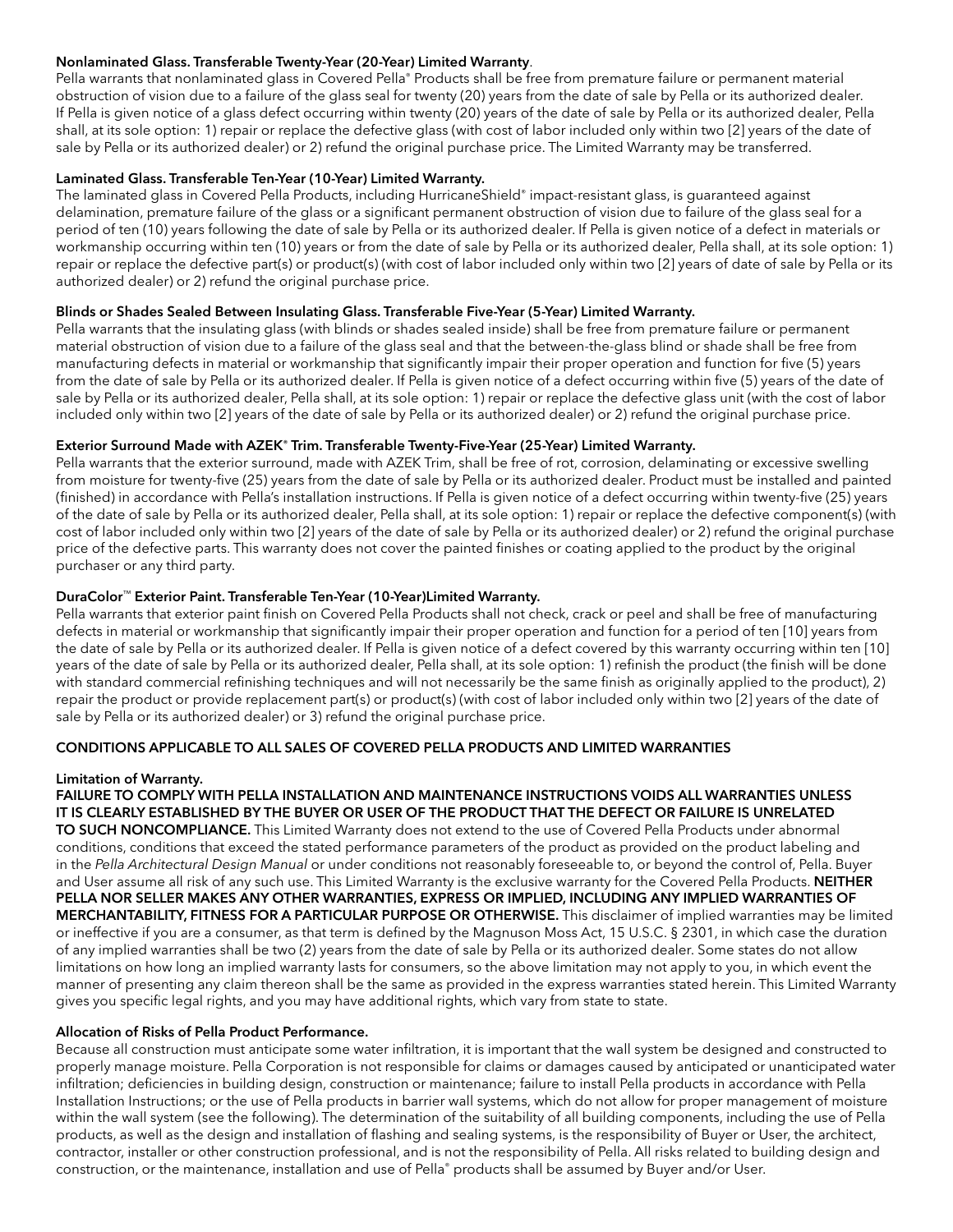IMPORTANT NOTICE: Pella® products should not be used in barrier wall systems, which do not allow for proper management of moisture within the wall systems, such as Exterior Insulation Finish Systems (EIFS) (also known as synthetic stucco) or similar systems. Except in the states of California, New Mexico, Arizona, Nevada, Utah and Colorado, Pella makes no warranty of any kind on, and assumes no responsibility for, Pella windows and doors installed in barrier wall systems. In the states listed above, the installation of Pella products in EIFS or similar barrier systems must be in accordance with Pella's instructions for that type of construction.

## Limitation of Liability.

 WARRANTY IS DEEMED NOT TO APPLY TO THE SALE OR PRODUCT IN QUESTION) SHALL PELLA OR SELLER BE LIABLE FOR This Limited Warranty sets forth the maximum liability for our products. IN NO EVENT (INCLUDING WHERE THIS LIMITED ANY INCIDENTAL, CONSEQUENTIAL OR SPECIAL DAMAGES RESULTING FROM THE SALE, INSTALLATION OR USE OF ANY PELLA PRODUCTS. Some states do not allow the exclusion or limitation of incidental or consequential damages for consumers, so the above limitation or exclusion may not apply to you.

## **Limitation of Remedy.**

Limitation of Remedy.<br>THE EXCLUSIVE REMEDY OF THE BUYER OR USER, AND THE SOLE LIABILITY OF PELLA AND SELLER FOR ANY AND ALL CLAIMS, LOSSES, INJURIES OR DAMAGES (INCLUDING CLAIMS BASED ON BREACH OF WARRANTY, CONTRACT, NEGLIGENCE, TORT, STRICT LIABILITY OR OTHERWISE) RESULTING FROM THE SALE, INSTALLATION OR USE OF THESE PRODUCTS, SHALL BE, AT THE OPTION OF PELLA, THE REPAIR OR REPLACEMENT OF THE PRODUCT OR THE RETURN OF THE ORIGINAL PURCHASE PRICE OF THE PRODUCT, AS PROVIDED HEREIN. IN NO EVENT SHALL THE LIABILITY OF PELLA OR SELLER EXCEED THE PRICE PAID FOR THE PRODUCT. Replacement products shall be a reasonably similar current product and may not exactly match the original. Even where Pella chooses to repair or replace product within two (2) years of the date of sale, the costs covered by this warranty do not include any labor or material costs associated with fnishing space surrounding or adjacent to the repaired or replaced product, including furnishing any trim or other carpentry work. Replacement product provided pursuant to this Limited Warranty shall be subject to the applicable Pella product Limited Warranty only for the remainder of the original warranty period on the product being replaced. If Pella or Seller provides any of the remedies identifed in the Limited Warranties above (i.e., repair, replacement of product or refund of the purchase price), then Buyer and/or User agrees that this limitation of remedy shall not have failed of its essential purpose.

# DISCLAIMER — WHAT THIS LIMITED WARRANTY DOES NOT COVER

# Pella is not responsible for or makes no warranty as to:

# 1) Product failure, loss or damage due to:

- Normal wear and tear.
- Improper storage, handling, installation, fnishing, use, modifcation or maintenance.
- Mechanical abrasion to finishes.
- Non-factory-applied fnishes, applied sealants or caulking. Finishes applied by your local dealer/contractor are not covered by this warranty.
- Finishes of non-Pella products.
- Structural settlement, movement or vibration.
- Products exposed to excessive localized heat, high-moisture environments (including pools, hot tubs and greenhouses) or water leakage.
- Normal wear, fading or discoloration of fnish from product usage, age or exposure to direct sunlight.
- Acts of God.
- Acid rain or other corrosive elements.
- Accidents, including accidental glass breakage.
- Application of after-market window flms to glass surfaces.
- Damage caused by inappropriate fnishes, solvents, brickwash or cleaning chemicals.
- Glass breakage, not the fault of Pella, that results in seal failure.
- Damage to glass as a result of improper use or application.
- Damage caused by high in-home humidity (condensation, frost or mold).
- Accident; misuse; abuse; alterations; improper handling, operation or cleaning.
- Products subjected to conditions outside product design limitations.
- Improperly installed security systems.
- Products with modifcations that are not approved by Pella Corporation.
- Hardware finishes.
- Damage and/or discoloration not the fault of Pella to blinds or shades sealed between glass associated with wear and tear through product use, sun exposure, abuse or age.
- Ripping, tearing or other damage not the fault of Pella to window screens associated with wear and tear through product use.
- Insects, including grasshoppers.
- Finishing or modifying the structure containing the repaired or replaced product.
- The purchase, damage, repair or replacement of non-Pella products.
- Products that have not been paid for in full.

#### 2) Minor imperfections in the product:

- Minor imperfections in glass that do not affect the product's structural integrity or signifcantly obscure vision.
- Minor variations in glass color.